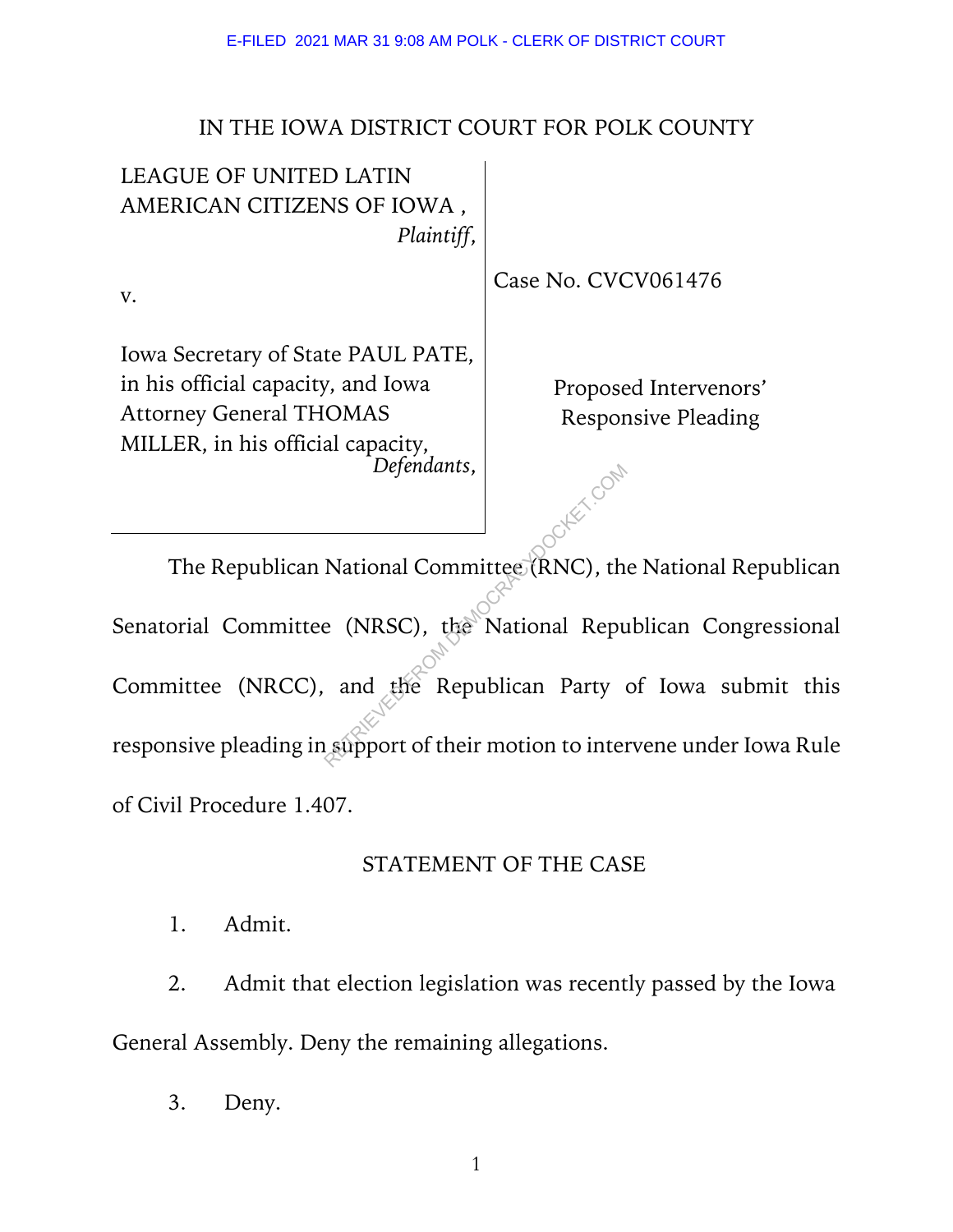- 4. To the extent this paragraph makes a factual claim it is denied.
- 5. To the extent this paragraph makes a factual claim it is denied.
- 6. To the extent this paragraph makes a factual claim it is denied.
- 7. To the extent this paragraph makes a factual claim it is denied.
- 8. To the extent this paragraph makes a factual claim it is denied.
- 9. Denied.

# JURISDICTION AND VENUE LGRACYDOCKET

- 10. Admitted.
- 11. Admitted.

PARTIES

- 12. Denied for lack of information.
- 13. Admitted.
- 14. Admitted.

#### FACTUAL ALLEGATIONS

- 15. The statistical information cited speaks for itself.
- 16. Admitted.
- 17. Admitted.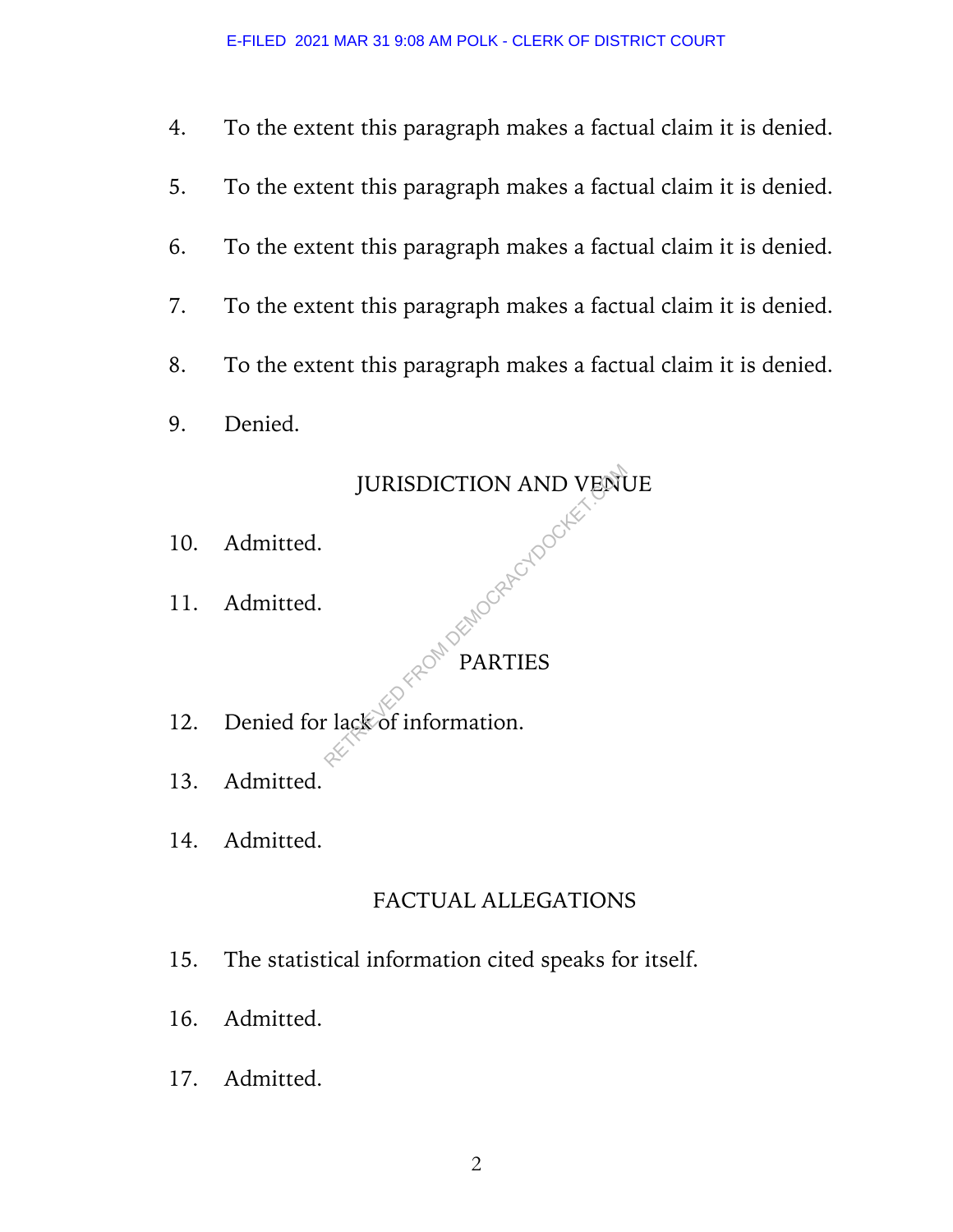- 18. The statistical information cited speaks for itself.
- 19. Denied for lack of information.
- 20. Admitted.
- 21. Denied for lack of information.
- 22. Admitted.
- 23. Admitted.
- 24. Denied for lack of information.
- 25. Admitted.
- 26. To the extent this paragraph makes a factual claim it is denied. Property of the paragraph makes a fact of information.
- 27. Denied.
- 28. Denied for lack of information.
- 29. Denied for lack of information.
- 30. Denied for lack of information.
- 31. Denied for lack of information.
- 32. Denied for lack of information.
- 33. Denied for lack of information.
- 34. Denied for lack of information.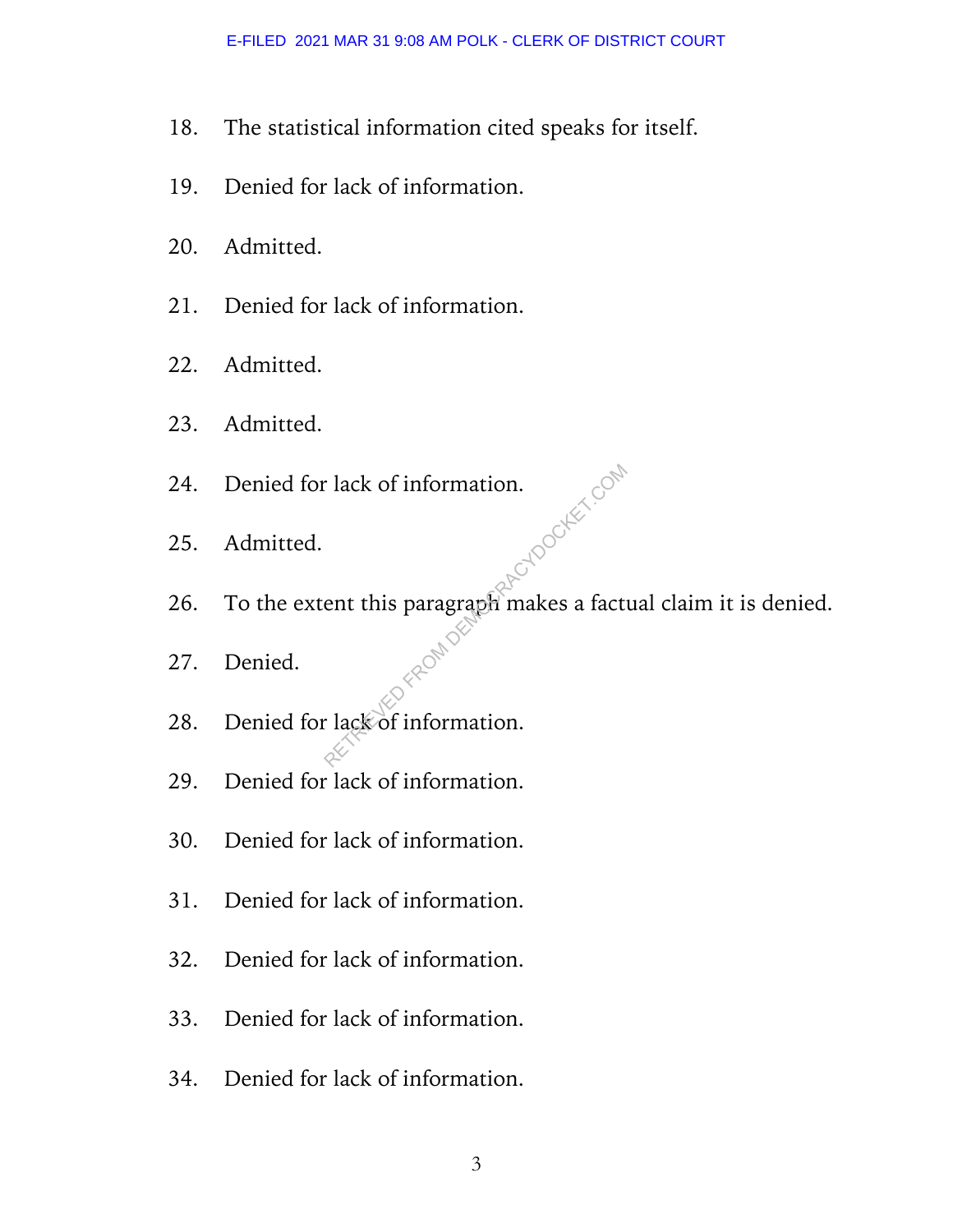35. Denied for lack of information.

36. Deny the legislation is properly named in this paragraph. The legislative record speaks for itself.

37. Admitted.

38. Denied.

39. Deny the legislation is properly named in this paragraph. The provisions of the law speak for themselves.

40. Deny the legislation is properly named in this paragraph. The provisions of the law speak for themselves. Speak for themselves.<br>
Regislation is properly pained in<br>
speak for themselves.<br>
Regislation is properly named in<br>
speak for themselves.

41. Deny the legislation is properly named in this paragraph. The provisions of the law speak for themselves.

42. Deny the legislation is properly named in this paragraph. The provisions of the law speak for themselves.

43. Deny the legislation is properly named in this paragraph. The provisions of the law speak for themselves.

44. Deny the legislation is properly named in this paragraph. The provisions of the law speak for themselves.

4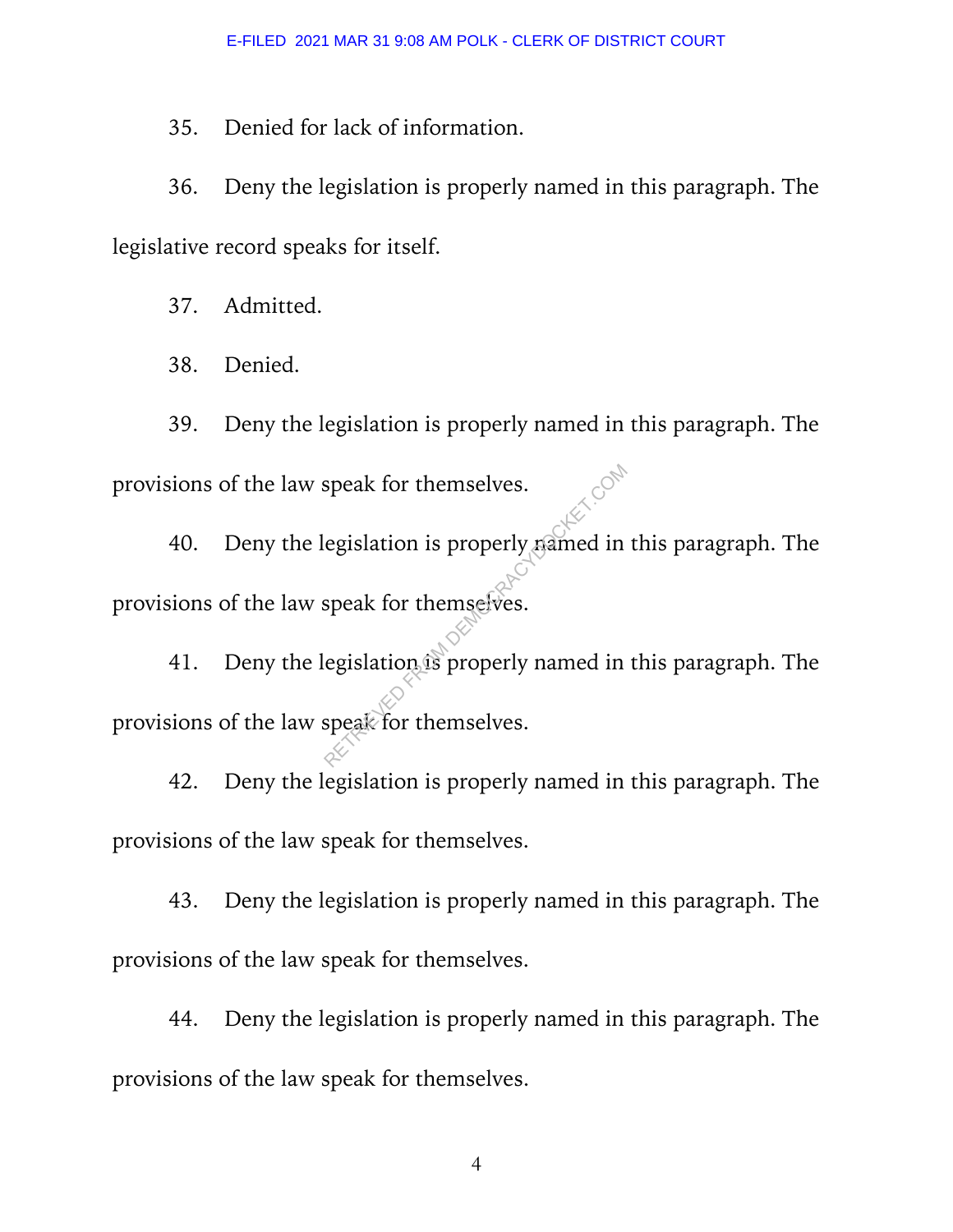- 45. Admitted.
- 46. Denied.
- 47. Admitted.

48. Deny the legislation is properly named in this paragraph. The provisions of the law speak for themselves.

49. Denied.

- 50. Denied.
- 51. Denied.
- 52. Denied.
- 53. Denied.

54. Deny the legislation is properly named in this paragraph. The provisions of the law speak for themselves. Y FROM DEMOCRACYDOCKET.COM

55. Deny the legislation is properly named in this paragraph. The provisions of the law speak for themselves.

56. Denied.

57. The provisions of the law speak for themselves.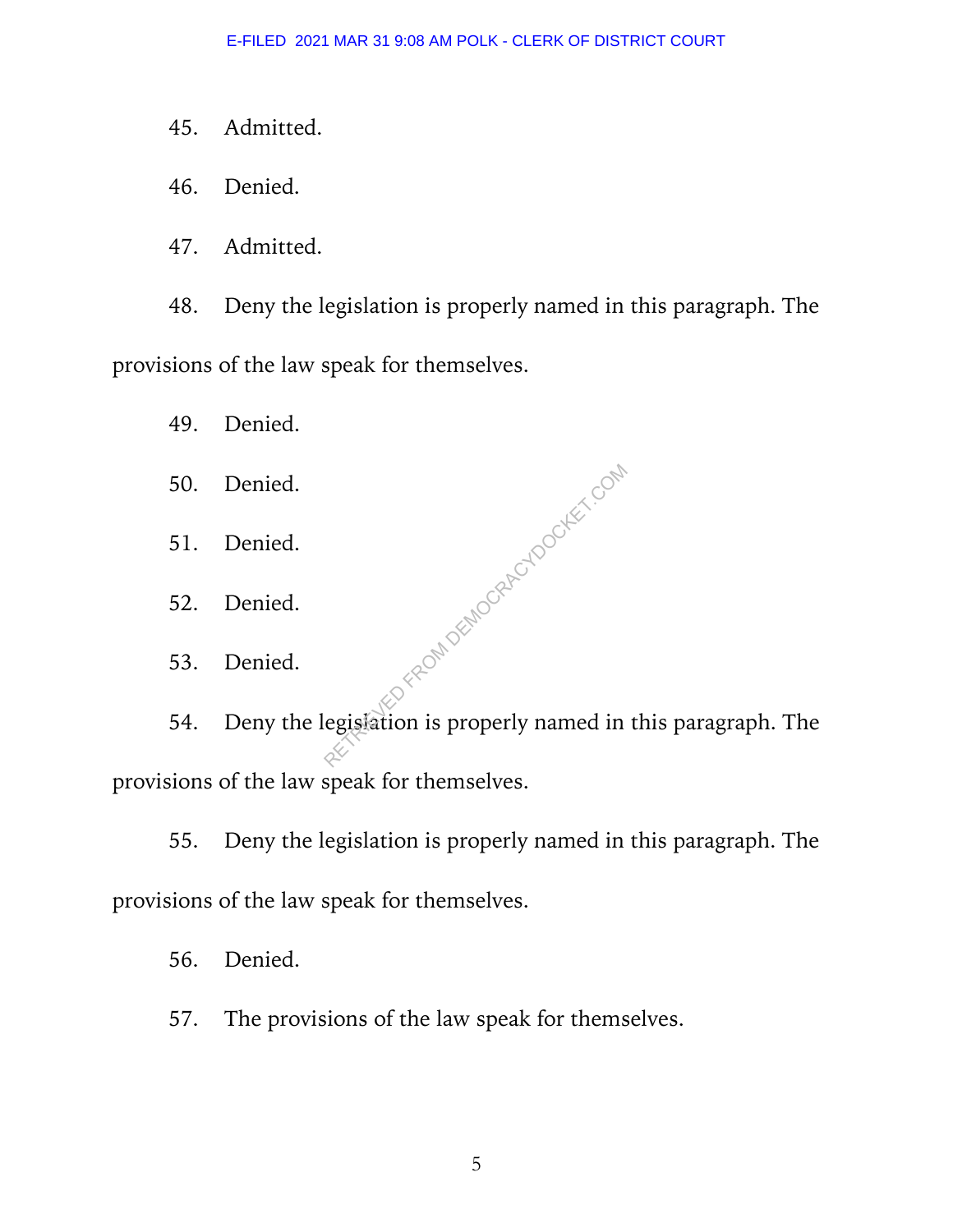58. Deny the legislation is properly named in this paragraph. The provisions of the law speak for themselves.

59. Deny the legislation is properly named in this paragraph. The provisions of the law speak for themselves.

60. Admitted.

61. Deny the legislation is properly named in this paragraph. The provisions of the law speak for themselves. RETRIEVED FROM DEMOCRACYDOCKET.COM

- 62. Denied.
- 63. Denied.
- 64. Denied.
- 65. Denied.
- 66. Denied.
- 67. Denied.
- 68. Denied.
- 69. Denied.
- 70. Denied.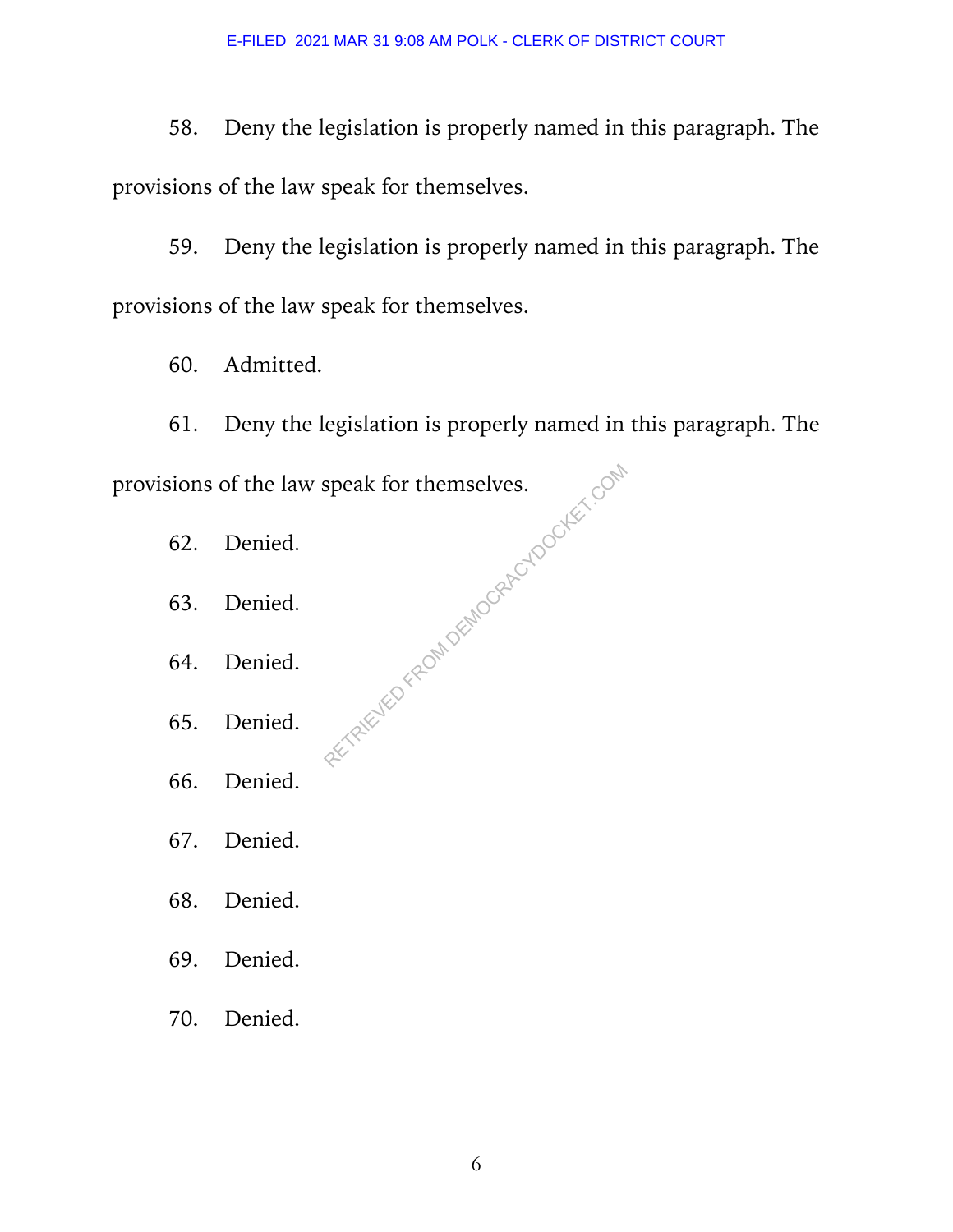#### CAUSES OF ACTION

## COUNT I

### 71. The answers provided above are reincorporated.

72. Deny that the paragraph fully and fairly sets forth the legal

RETRIEVED FROM DEMOCRACYDOCKET.COM

issues presented by the Petition.

- 73. Denied.
- 74. Denied.
- 75. Denied.
- 76. Denied.
- 77. Denied.
- 78. Denied.
- 79. Denied.
- 80. Denied.
- 81. Denied.
- 82. Denied.
- 83. Denied.
- 84. Denied.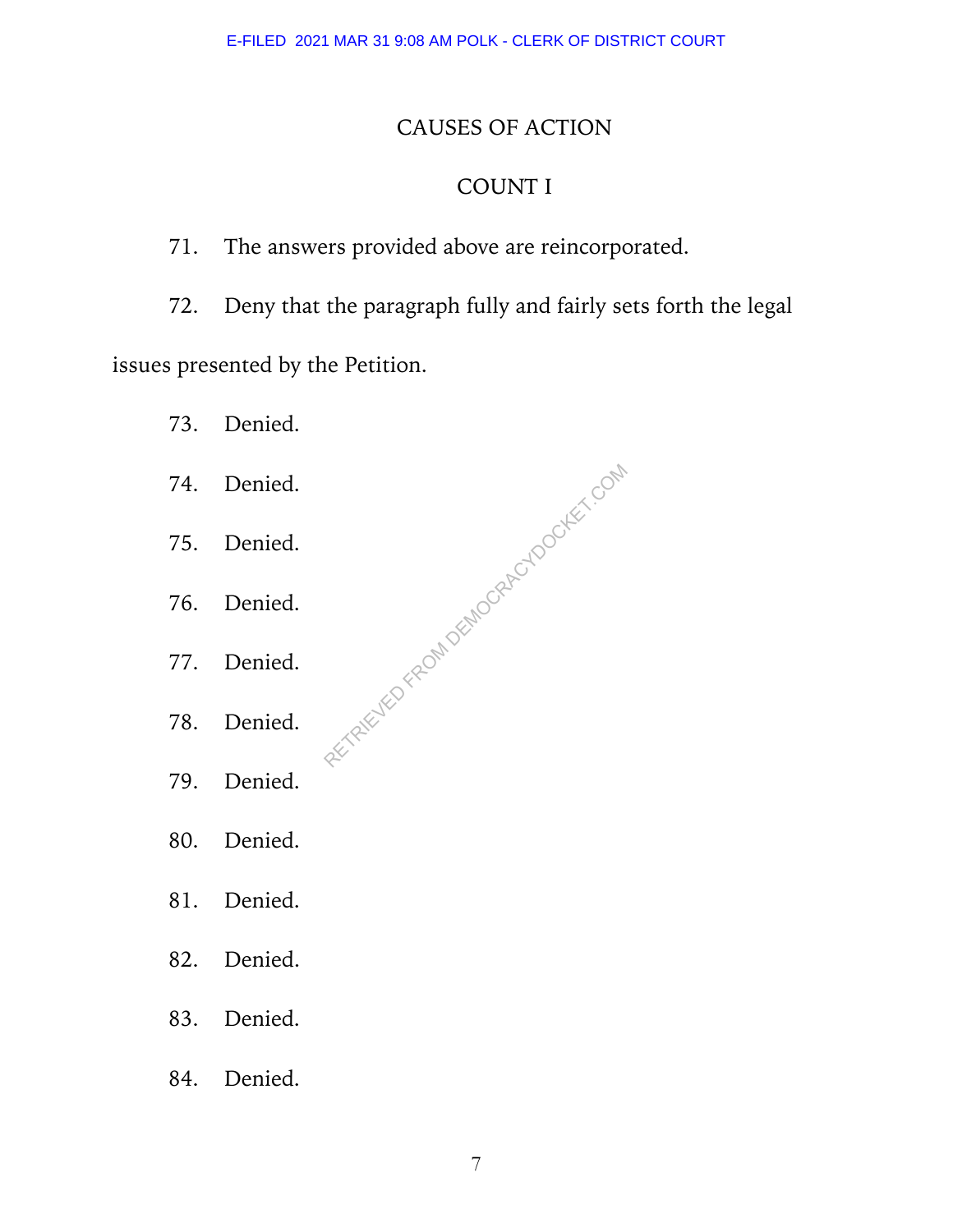#### COUNT II

85. The answers provided above are reincorporated.

86. Deny that the paragraph fully and fairly sets forth the legal issues presented by the Petition.

87. Denied.

88. Denied.

89. Denied.

90. Denied.

# COUNT III **ROOCKET COM**

91. The answers provided above are reincorporated.

92. Deny that the paragraph fully and fairly sets forth the legal issues presented by the Petition.

93. Denied.

94. Denied.